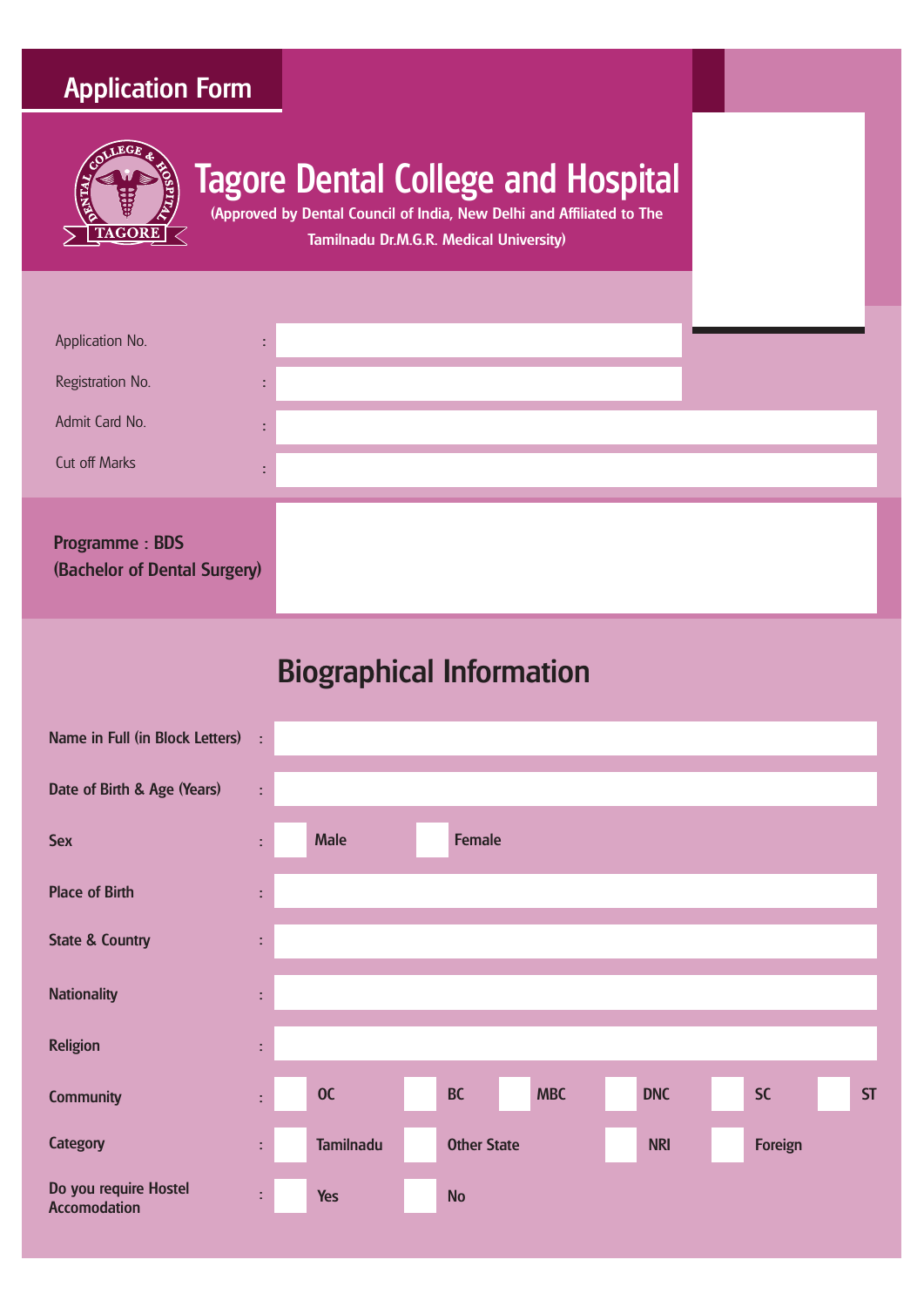### **U.G. Programme**

### **BDS (Bachelor of Dental Surgery)**

| <b>Subject</b>                             |                                                     |             |                              |                     |                        |                       |
|--------------------------------------------|-----------------------------------------------------|-------------|------------------------------|---------------------|------------------------|-----------------------|
| <b>Marks</b><br><b>Obtained</b>            |                                                     |             |                              |                     |                        |                       |
| <b>Maximum</b><br><b>Marks</b>             |                                                     |             |                              |                     |                        |                       |
| % in Biology<br>(or) Botany<br>and Zoology | <b>Average of Physics +</b><br><b>Chemistry (B)</b> | $A+B=$ /200 | <b>Entrance</b><br>Marks (C) | $A+B+C$<br>$= 7300$ | Cut of<br><b>Marks</b> | Aggregate<br>% in BPC |
|                                            |                                                     |             |                              |                     |                        |                       |